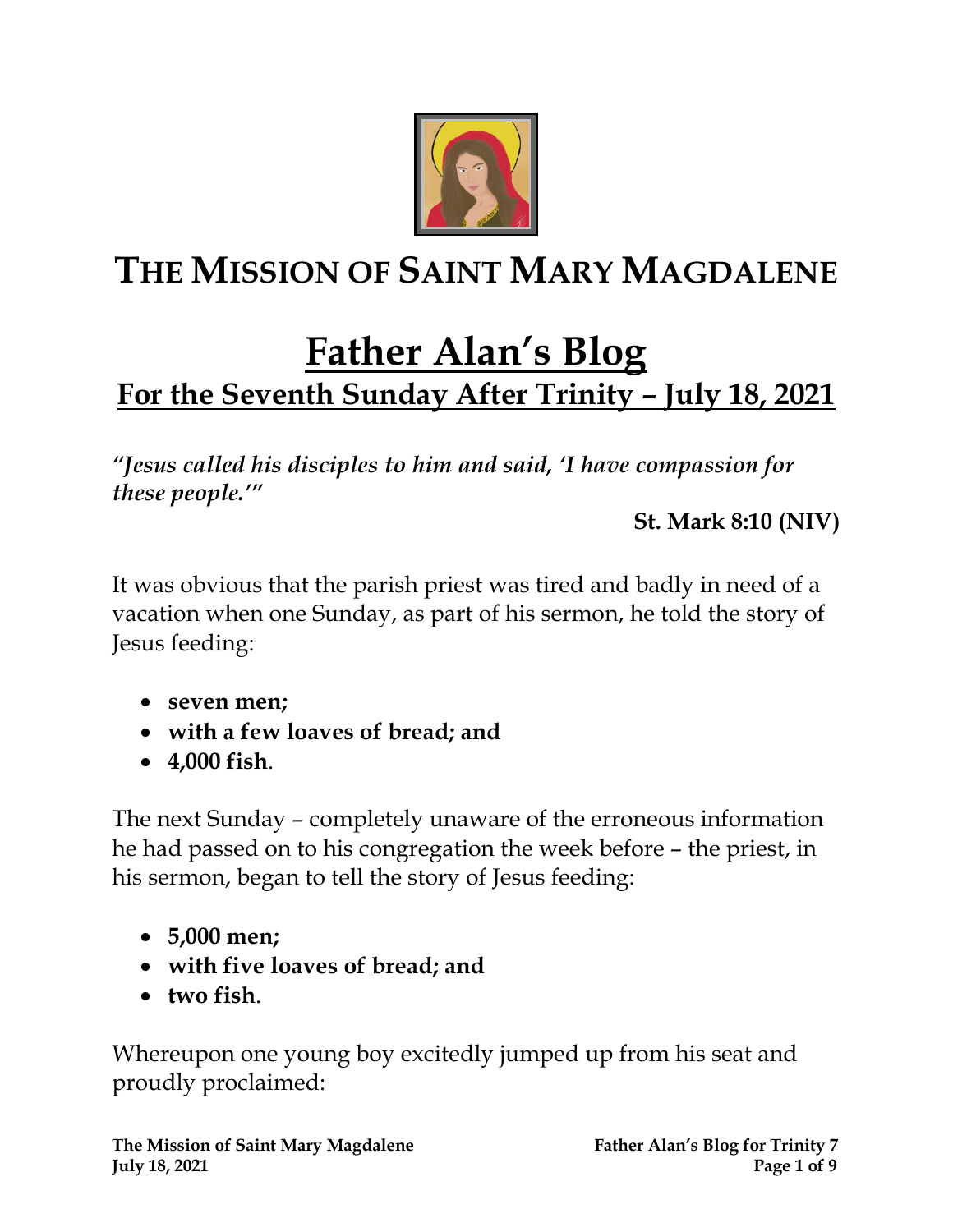### *"That shouldn't be a problem for Jesus – after all, He had more than enough fish left over from last week!"*



At the 2001 World Championships for swimming held in Tokyo, Japan, the Australian women's 4 X 200 metre freestyle relay team won a close, split-second race against the rival American women's team. They started celebrating and eventually they all jumped into the pool. **Meanwhile, the last place team from Italy was still trying to finish the race**.

The Australian women's team was subsequently disqualified for its unsportsmanlike actions and, as it turned out, the American women's team was also disqualified for leaving the starting blocks early during the race. As a result, the team from Great Britain was awarded the gold medal. Furthermore, to their extreme disappointment, both the Australian and the American women's teams lost their respective appeals. (Of note: **there was never any mention of how the last place Italian women's team felt about the whole thing**. I guess when you finish last, history doesn't care very much about how you felt about the way people treated you.)

Regardless, the 2001 Australian women's 4 X 200 metre freestyle relay team has become synonymous among sports historians with poor sportsmanship and lack of judgement. In any event, whether one is speaking of either the 2001 Australian or Italian women's 4 X 200 metre freestyle swimming relay team, it's tough being **the target of derision, of contempt, and of disdain**. But isn't this the sort of behaviour we have come to expect from **"The World"**?

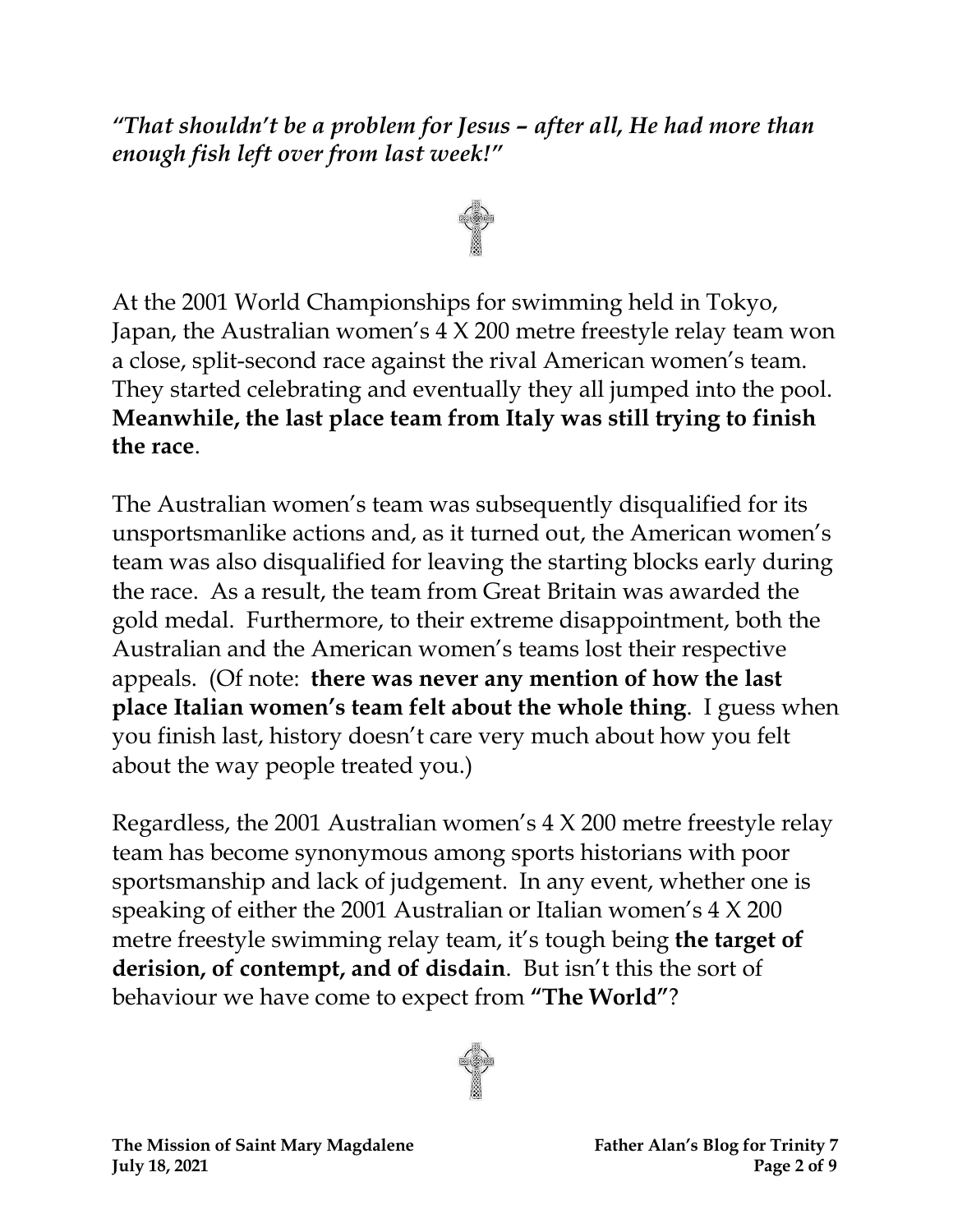There once was a man who was born a Bosnian Muslim; thus, he was:

 a non-Serbian; a non-Croatian; and

a non-Christian.

He said he believed in God but didn't believe in organized religion because he had seen too much persecution, and hatred, and ethnic cleansing in the name of religion. While he admitted that he respected all people of faith, his one wish was that there was one world-wide religion – **then, he said, he'd belong to it**. In any event, whether one is speaking of either Bosnian (or any other nationality), or of Christian (or non-Christian), it's tough being **the target of derision, of contempt, and of disdain**. But I need to ask, is (or, perhaps, isn't) this the sort of behaviour we have come to expect from God's people – **"The Church"**?



In 1972, a prayer group routinely gathered at Our Lady's Youth Center in El Paso, Texas. In November of that year, the members of the prayer group happened to read St. Luke 14:12-14:

*"When you hold a lunch or a dinner, do not invite your friends, or your brothers, or your relatives, or your wealthy neighbours, in case they may invite you back and you have repayment. Rather, when you hold a banquet, invite the poor, the crippled, the lame, the blind. Blessed indeed will you be because of their inability to repay you. For you will be repaid at the resurrection of the righteous."*

The prayer group members realized that none of them had ever actually followed that direct instruction from the Lord Jesus. And, to a person, they felt **emphatically** that God was calling them **t**o share what they had with the poorest people of whom they were aware.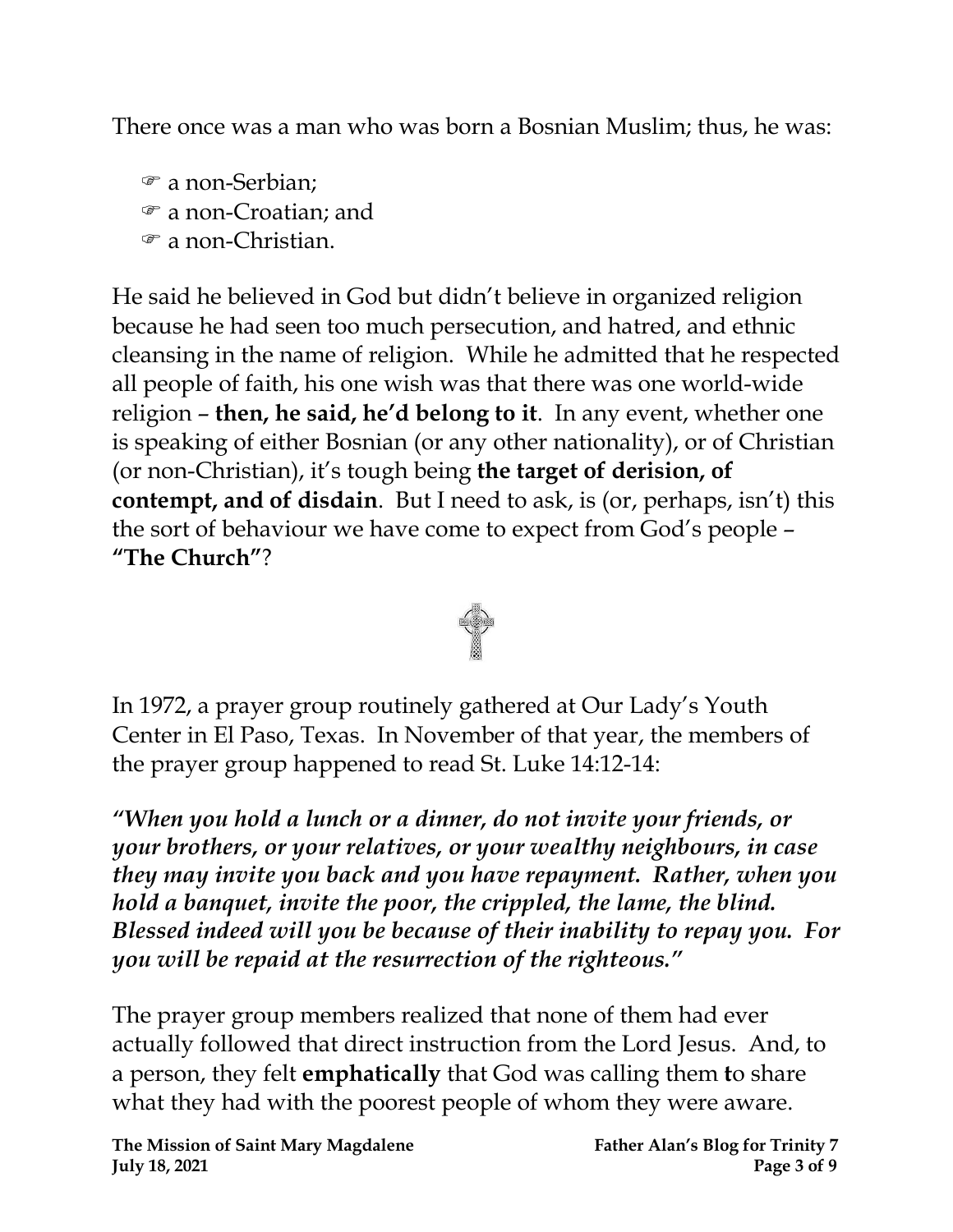They had heard about some people living just across the Mexican border in Juarez – special people who managed to eke out a living (of sorts) abiding and scavenging in the town's garbage dump.

## *"How could people possibly exist in this situation?"*

was what the stunned El Paso prayer group members needed to know. And, as if the so-called "living conditions" were not enough of a burden already, the hundreds of scavengers living in the garbage dump in Juarez were also **the targets of derision, of contempt, and of disdain** from the more well-off people **on both sides of the border**. So, what sort of behaviour did God's people in El Paso exhibit?

First, the group prayed, and

Second, they acted,

by deciding to celebrate Christmas dinner with the residents of the Juarez garbage dump. Accordingly, as Christmas Day approached, members of the El Paso prayer group prepared:

## tamales;

- tacos;
- burritos;
- sandwiches;
- snacks;
- <sup>o</sup> cookies:
- cakes;
- pies;
- Christmas candies;
- drinks; and

## **one exceptionally large Christmas ham**.

Then, at 10:00 on a cold, and gray, and misty Christmas morning, about 25 people set out from the Youth Center in El Paso in a small caravan of vehicles. They crossed the Mexican border and headed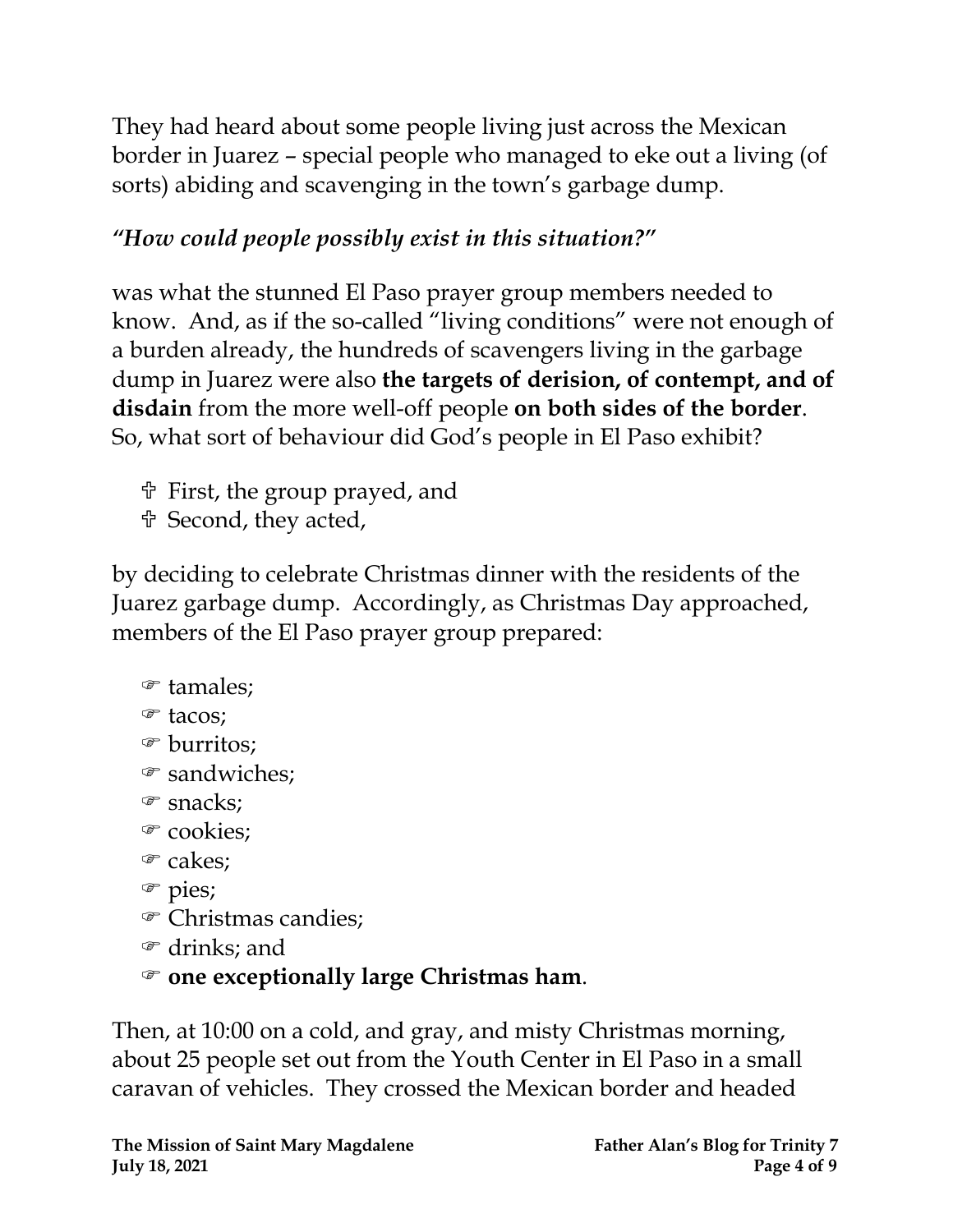straight to the Juarez garbage dump to meet the people living there. And then they fed them.



Over the years that followed:

- the Juarez dump was covered over;
- mud-brick houses were built for all the people;
- desperately needed medical care was provided; and
- a church and, even, a school were built.

Today, the abandoned garbage dump on a blighted hill in Juarez is the site of the expansive campus of "Emmanuel Children's Home" (or, in Spanish, the "Hogar de Niños de Emmanuel") – a home:

- of love;
- of health;
- of nurturing;
- of education; and
- of hope.

for the multitude of homeless children lost and alone on the streets of Juarez. As one writer commented:

*"The campus cascades down that hill like a river of life running through the heart of a poverty-stricken and desolate Juarez. From the children's hilltop living quarters, the campus descends to a generous playground. Continuing down the hill, past the Medical and Dental Clinic and Vocational Training Center, is the church which serves as a foundation of spiritual support."*

All because a few people **cared**.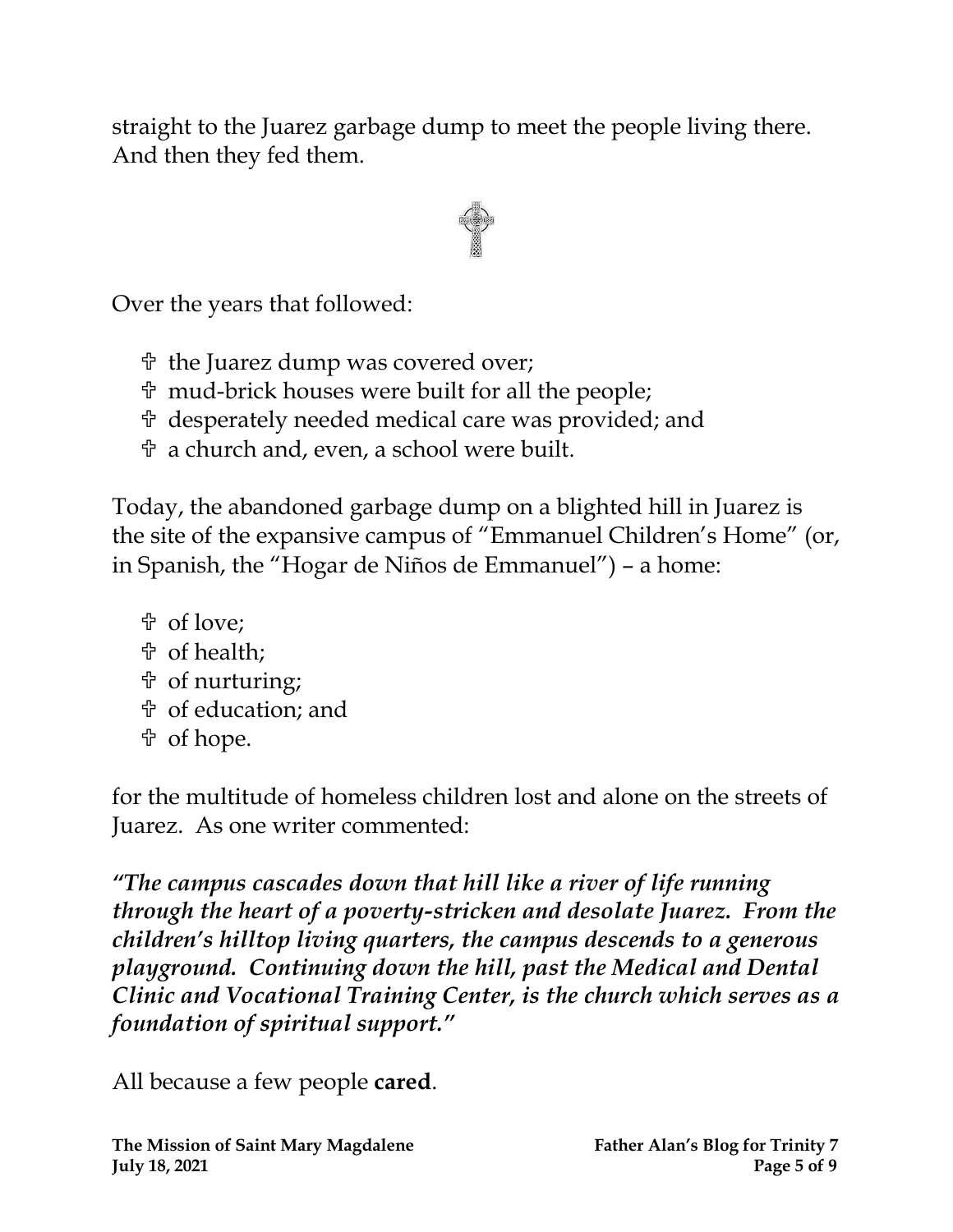All because a few people had **compassion**.



The same care and compassion that we, as followers of Jesus Christ, are called to have **for all others**. This is precisely the sort of care and compassion that our Lord Jesus had for the multitudes that had gathered for healing and for teaching in today's Gospel Lesson from St. Mark 8:1-9, "The Feeding of the 4,000". (That's 4,000 **men**, as the number of women and children were not included in the total; thus, perhaps, as many as ten to 15 thousand people were fed. Likewise, in the miraculous "Feeding of the 5,000", as told in St. Mark 6:34-44, as many as 12 to 20 thousand people might have been fed. While there are striking similarities between the reports of the feeding of the 4,000 and of the 5,000, **they are two separate and distinct incidents**, for Jesus Himself, in St. Mark 8:18b-20, refers to two separate feedings:

*"'…don't you remember? When I broke the five loaves for the 5,000, how many basketfuls of pieces did you pick up?' 'Twelve,' the disciples replied.* 

 *'And when I broke the seven loaves for the 4,000, how many basketfuls of pieces did you pick up?' They answered, 'Seven.'"*)

The point in today's Gospel Lesson is this:

For three whole days the people had been without food, and Jesus could not send them on their long journeys home without feeding them first. Why? Because as it is written in verse 2a:

## *"He had COMPASSION on them."*

But His disciples, lacking such compassion, think only of the logistics involved and, in verse 4b, ask Jesus: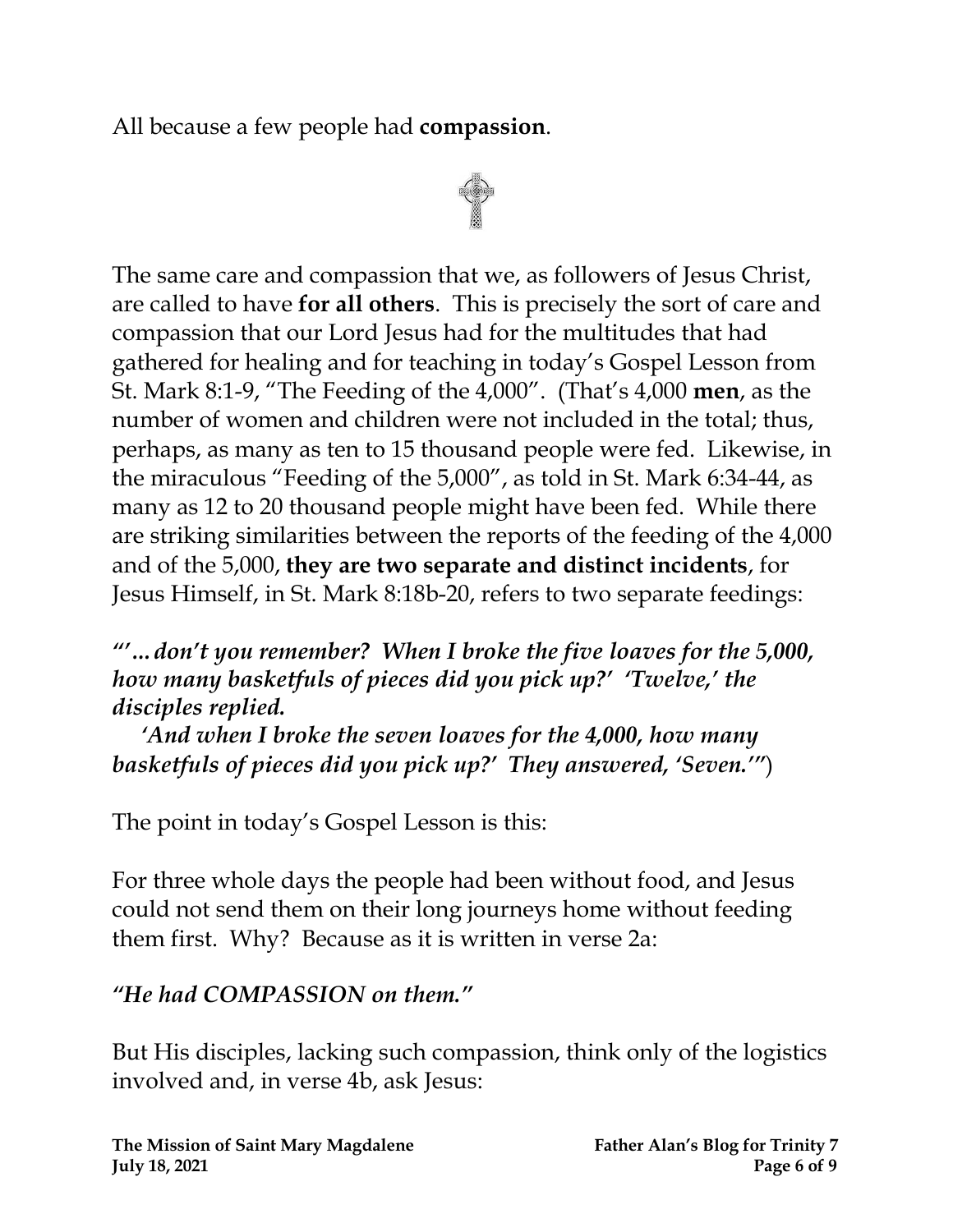### *"'But where in this remote place can anyone get enough bread to feed them?'"*

Seemingly ignoring their pessimistic question, Jesus requests that the disciples ante up something – ANYTHING – by asking in verse 5:

## *"How many loaves do you have?'"*

(Please permit me a loose translation here:

*"Just do what you can, and I'll do what you can't. Don't look with*  **derision, or contempt, or disdain** *upon my people in need. Don't see them as a problem. JUST DO WHAT YOU CAN."*)

It's interesting to note that the disciples came up with only seven loaves and a few small fish and yet 4,000 men (**plus thousands more women and children**) were fed, and SEVEN BASKETFULS were left over. Just like in the feeding of the 5,000, wherein St. Andrew finds a young boy with a lunch containing five barley loaves and two small fish – while the rest of the disciples **contribute nothing** – everyone is fed, and TWELVE BASKETFULS are left over.

Therefore (in case you missed it), here's the not-so-subtle kicker:

#### **In both instances, what was left over was MORE than originally offered.**

And that's the point.

(So please permit me another loose translation:

*"Just do what you can, and I'll do what you can't. AND I'LL FILL YOU TO OVERFLOWING IN THE PROCESS."*)

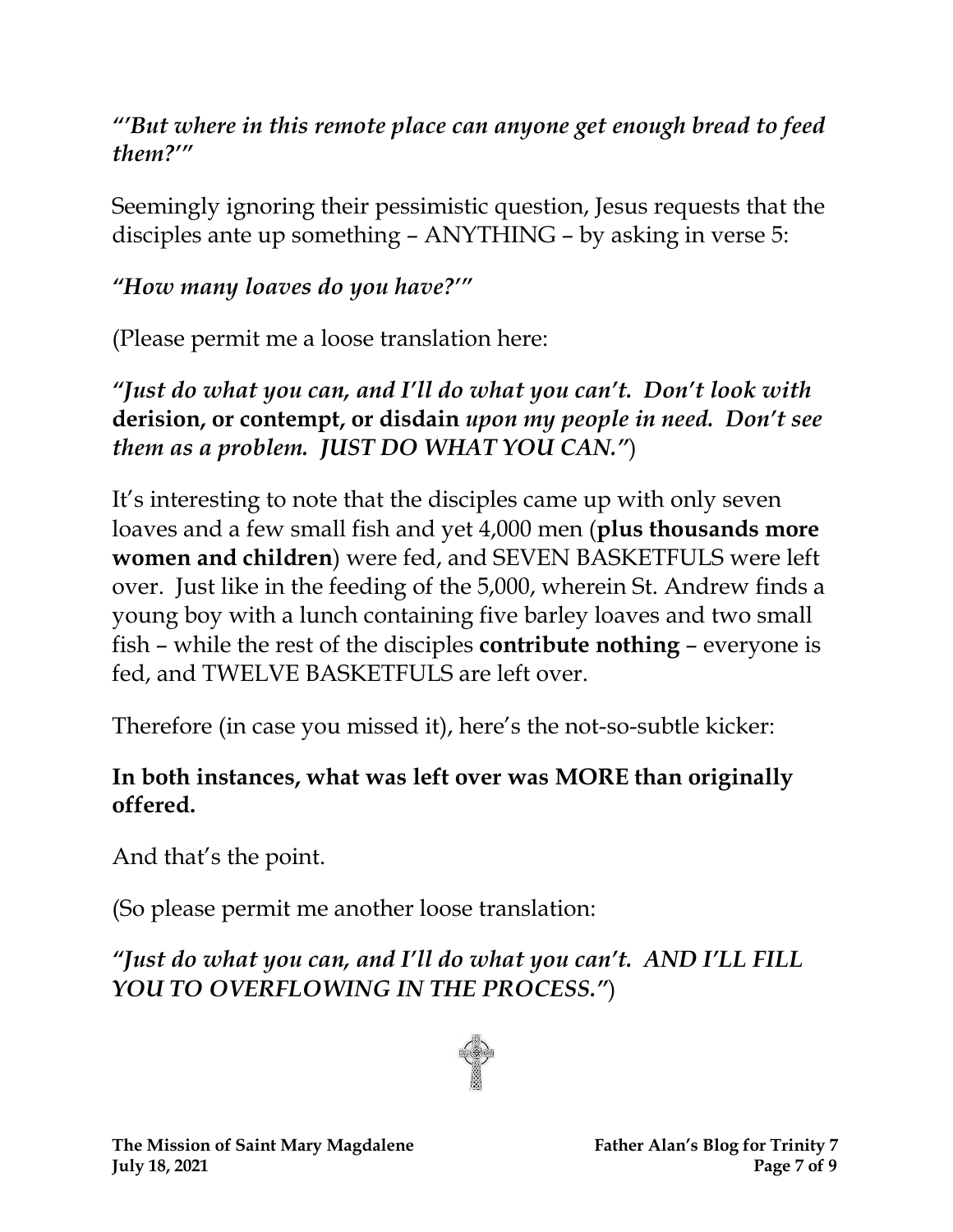And just in case we're thinking that these two accounts of miraculous feedings are fanciful tales with a nice, moral "punch line", we need to keep in mind that **miracles still do happen**. (Now, I'm not saying that, in the future, the Australian women's 4 X 200 metre freestyle relay swim team – or the American women's 4 X 200 metre freestyle relay swim team, for that matter – will actually show some respect to their fellow competitors. Or that ethnic cleansing, particularly along religious lines, won't take place. To be sure, that might be expecting way too much from those who show – or, even, know – little or no compassion.)

But I do know for a fact that the prayer group from El Paso, Texas received much more than they "bargained for" when they first started serving the dump people in Juarez. As I mentioned earlier, they wanted to take them Christmas dinner, but they had had little contact with the dump people up to that time. Therefore, they had made a "guesstimate" as to how many people to expect to feed and were in no way prepared **for the hundreds of dump residents that showed up**. And so, the El Paso prayer group **"just did what they could"** by feeding the people who came, and, as it turned out, they ended up feeding all the people. **And (get this) they had MORE food at the end of the meal than with which they had started!**

For example, one woman had the task of cutting and serving the lone Christmas ham they had prepared. Meanwhile, dump residents **by the score** stepped forward, and each received a very generous slice. Well, the woman who was cutting and serving the ham continued to slice and to slice until she grew weary. Whereupon she asked a young man to take over for her, and then he proceeded to slice and slice. **But the ham never got any smaller**. Awestruck, the young man later reported that he just:

#### *"Praised the Lord and kept serving."*